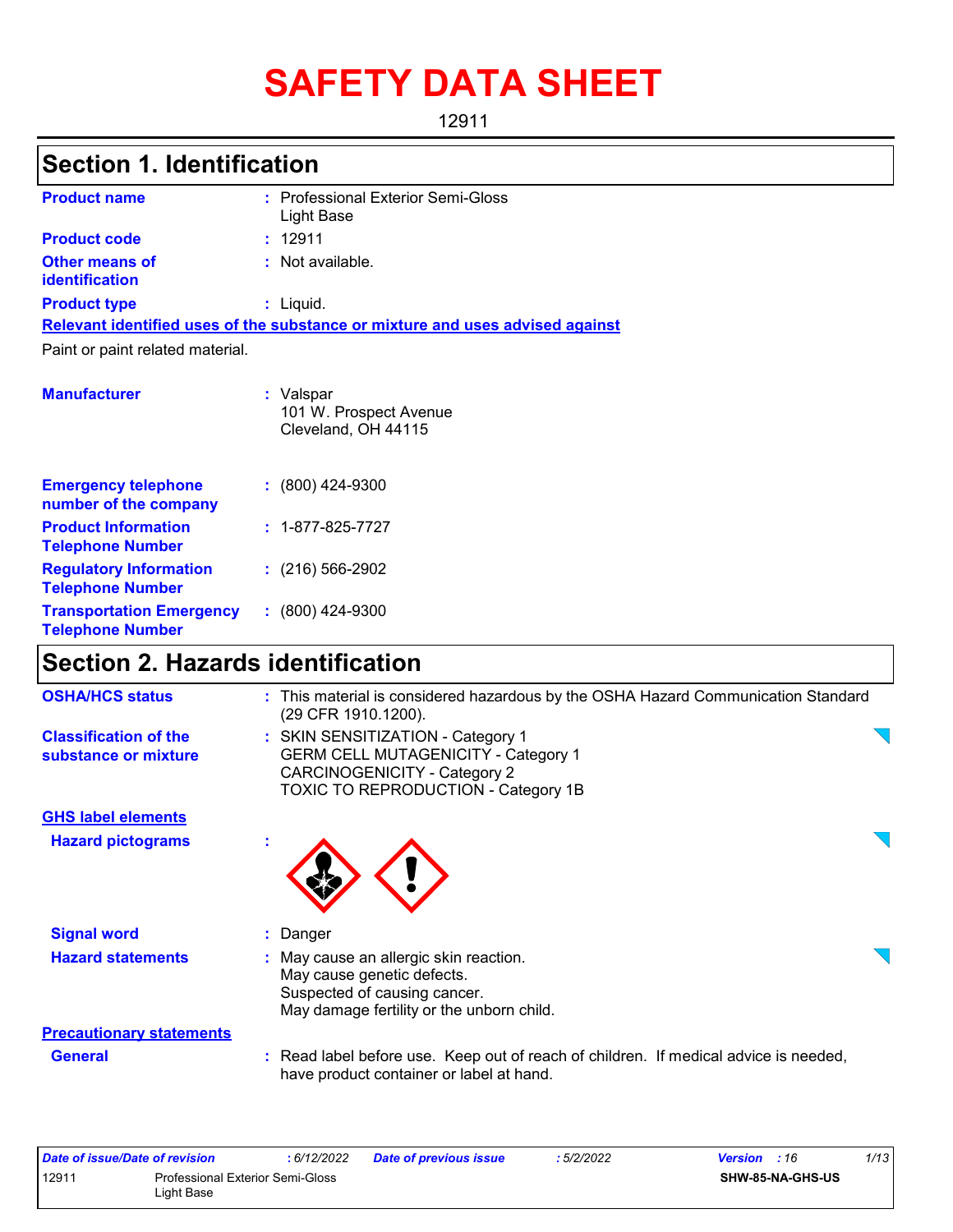### **Section 2. Hazards identification**

| <b>Prevention</b>                          | : Obtain special instructions before use. Do not handle until all safety precautions have<br>been read and understood. Wear protective gloves, protective clothing and eye or face<br>protection. Avoid breathing vapor. Contaminated work clothing must not be allowed out<br>of the workplace. |
|--------------------------------------------|--------------------------------------------------------------------------------------------------------------------------------------------------------------------------------------------------------------------------------------------------------------------------------------------------|
| <b>Response</b>                            | : IF exposed or concerned: Get medical advice or attention. Wash contaminated clothing<br>before reuse. IF ON SKIN: Wash with plenty of water. If skin irritation or rash occurs:<br>Get medical advice or attention.                                                                            |
| <b>Storage</b>                             | : Store locked up.                                                                                                                                                                                                                                                                               |
| <b>Disposal</b>                            | : Dispose of contents and container in accordance with all local, regional, national and<br>international regulations.                                                                                                                                                                           |
| <b>Supplemental label</b><br>elements      | WARNING: This product contains chemicals known to the State of California to cause<br>cancer and birth defects or other reproductive harm.                                                                                                                                                       |
|                                            | Please refer to the SDS for additional information. Keep out of reach of children. Do not<br>transfer contents to other containers for storage.                                                                                                                                                  |
| <b>Hazards not otherwise</b><br>classified | : None known.                                                                                                                                                                                                                                                                                    |

### **Section 3. Composition/information on ingredients**

| <b>Substance/mixture</b> | : Mixture        |
|--------------------------|------------------|
| <b>Other means of</b>    | : Not available. |
| <b>identification</b>    |                  |

#### **CAS number/other identifiers**

| Ingredient name                           | % by weight | <b>CAS number</b> |
|-------------------------------------------|-------------|-------------------|
| Titanium Dioxide                          | 1≥10 - ≤25  | 13463-67-7        |
| l Heavv Paraffinic Oil                    | 1≤1         | 64742-65-0        |
| l Carbendazim                             | l≤0.3       | 10605-21-7        |
| 2-Ethyl-2-(hydroxymethyl)-1,3-propanediol | l≤0.3       | 77-99-6           |

Any concentration shown as a range is to protect confidentiality or is due to batch variation.

**There are no additional ingredients present which, within the current knowledge of the supplier and in the concentrations applicable, are classified and hence require reporting in this section.**

**Occupational exposure limits, if available, are listed in Section 8.**

### **Section 4. First aid measures**

#### **Description of necessary first aid measures**

| <b>Eye contact</b>  | : Immediately flush eyes with plenty of water, occasionally lifting the upper and lower<br>eyelids. Check for and remove any contact lenses. Continue to rinse for at least 10<br>minutes. Get medical attention.                                                                                                                                                                                                                                                                                                                         |
|---------------------|-------------------------------------------------------------------------------------------------------------------------------------------------------------------------------------------------------------------------------------------------------------------------------------------------------------------------------------------------------------------------------------------------------------------------------------------------------------------------------------------------------------------------------------------|
| <b>Inhalation</b>   | : Remove victim to fresh air and keep at rest in a position comfortable for breathing. If<br>not breathing, if breathing is irregular or if respiratory arrest occurs, provide artificial<br>respiration or oxygen by trained personnel. It may be dangerous to the person providing<br>aid to give mouth-to-mouth resuscitation. Get medical attention. If unconscious, place<br>in recovery position and get medical attention immediately. Maintain an open airway.<br>Loosen tight clothing such as a collar, tie, belt or waistband. |
| <b>Skin contact</b> | : Wash with plenty of soap and water. Remove contaminated clothing and shoes. Wash<br>contaminated clothing thoroughly with water before removing it, or wear gloves.<br>Continue to rinse for at least 10 minutes. Get medical attention. In the event of any<br>complaints or symptoms, avoid further exposure. Wash clothing before reuse. Clean<br>shoes thoroughly before reuse.                                                                                                                                                     |

| Date of issue/Date of revision                   |  | : 6/12/2022 | <b>Date of previous issue</b> | : 5/2/2022              | 2/13<br><b>Version</b> : 16 |
|--------------------------------------------------|--|-------------|-------------------------------|-------------------------|-----------------------------|
| 12911<br><b>Professional Exterior Semi-Gloss</b> |  |             |                               | <b>SHW-85-NA-GHS-US</b> |                             |
| ∟iɑht Base                                       |  |             |                               |                         |                             |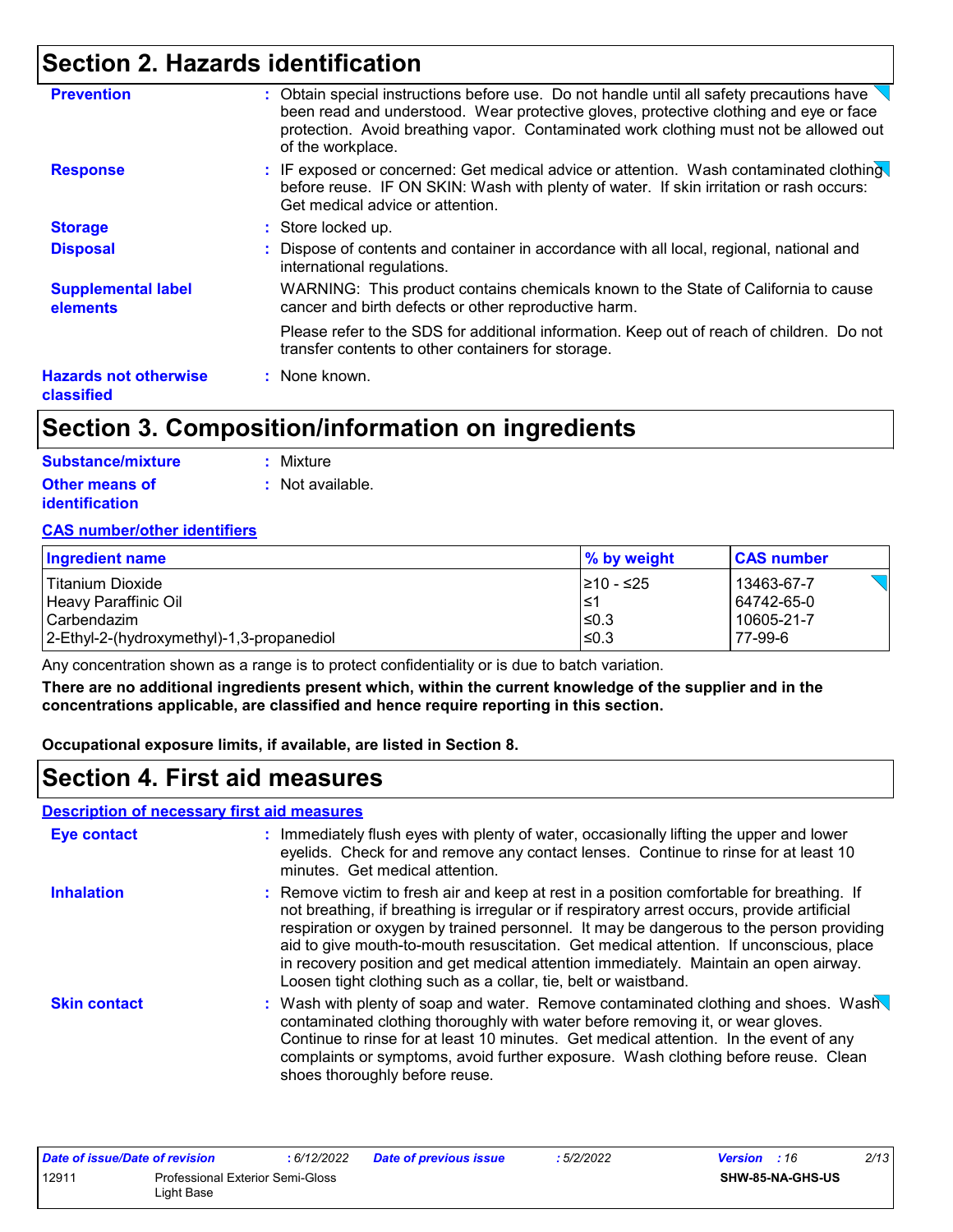# **Section 4. First aid measures**

| <b>Ingestion</b>                                   | : Wash out mouth with water. Remove dentures if any. If material has been swallowed<br>and the exposed person is conscious, give small quantities of water to drink. Stop if the<br>exposed person feels sick as vomiting may be dangerous. Do not induce vomiting<br>unless directed to do so by medical personnel. If vomiting occurs, the head should be<br>kept low so that vomit does not enter the lungs. Get medical attention. Never give<br>anything by mouth to an unconscious person. If unconscious, place in recovery position<br>and get medical attention immediately. Maintain an open airway. Loosen tight clothing<br>such as a collar, tie, belt or waistband. |
|----------------------------------------------------|-----------------------------------------------------------------------------------------------------------------------------------------------------------------------------------------------------------------------------------------------------------------------------------------------------------------------------------------------------------------------------------------------------------------------------------------------------------------------------------------------------------------------------------------------------------------------------------------------------------------------------------------------------------------------------------|
| Most important symptoms/effects, acute and delayed |                                                                                                                                                                                                                                                                                                                                                                                                                                                                                                                                                                                                                                                                                   |
| <b>Potential acute health effects</b>              |                                                                                                                                                                                                                                                                                                                                                                                                                                                                                                                                                                                                                                                                                   |
| <b>Eye contact</b>                                 | : No known significant effects or critical hazards.                                                                                                                                                                                                                                                                                                                                                                                                                                                                                                                                                                                                                               |
| <b>Inhalation</b>                                  | : No known significant effects or critical hazards.                                                                                                                                                                                                                                                                                                                                                                                                                                                                                                                                                                                                                               |
| <b>Skin contact</b>                                | : May cause an allergic skin reaction.                                                                                                                                                                                                                                                                                                                                                                                                                                                                                                                                                                                                                                            |
| <b>Ingestion</b>                                   | : No known significant effects or critical hazards.                                                                                                                                                                                                                                                                                                                                                                                                                                                                                                                                                                                                                               |
| <b>Over-exposure signs/symptoms</b>                |                                                                                                                                                                                                                                                                                                                                                                                                                                                                                                                                                                                                                                                                                   |
| <b>Eye contact</b>                                 | : No specific data.                                                                                                                                                                                                                                                                                                                                                                                                                                                                                                                                                                                                                                                               |
| <b>Inhalation</b>                                  | : Adverse symptoms may include the following:<br>reduced fetal weight<br>increase in fetal deaths<br>skeletal malformations                                                                                                                                                                                                                                                                                                                                                                                                                                                                                                                                                       |
| <b>Skin contact</b>                                | : Adverse symptoms may include the following:<br>irritation<br>redness<br>reduced fetal weight<br>increase in fetal deaths<br>skeletal malformations                                                                                                                                                                                                                                                                                                                                                                                                                                                                                                                              |
| <b>Ingestion</b>                                   | : Adverse symptoms may include the following:<br>reduced fetal weight<br>increase in fetal deaths<br>skeletal malformations                                                                                                                                                                                                                                                                                                                                                                                                                                                                                                                                                       |
|                                                    | <b>Indication of immediate medical attention and special treatment needed, if necessary</b>                                                                                                                                                                                                                                                                                                                                                                                                                                                                                                                                                                                       |
| <b>Notes to physician</b>                          | : Treat symptomatically. Contact poison treatment specialist immediately if large<br>quantities have been ingested or inhaled.                                                                                                                                                                                                                                                                                                                                                                                                                                                                                                                                                    |
| <b>Specific treatments</b>                         | No specific treatment.                                                                                                                                                                                                                                                                                                                                                                                                                                                                                                                                                                                                                                                            |
| <b>Protection of first-aiders</b>                  | : No action shall be taken involving any personal risk or without suitable training. If it is<br>suspected that fumes are still present, the rescuer should wear an appropriate mask or<br>self-contained breathing apparatus. It may be dangerous to the person providing aid to<br>give mouth-to-mouth resuscitation. Wash contaminated clothing thoroughly with water<br>before removing it, or wear gloves.                                                                                                                                                                                                                                                                   |

**See toxicological information (Section 11)**

### **Section 5. Fire-fighting measures**

| <b>Extinguishing media</b>             |                                                                 |
|----------------------------------------|-----------------------------------------------------------------|
| <b>Suitable extinguishing</b><br>media | : Use an extinguishing agent suitable for the surrounding fire. |
| Unsuitable extinguishing<br>media      | : None known.                                                   |

| Date of issue/Date of revision                                 |  | : 6/12/2022 | <b>Date of previous issue</b> | : 5/2/2022 | <b>Version</b> : 16 | 3/13 |
|----------------------------------------------------------------|--|-------------|-------------------------------|------------|---------------------|------|
| 12911<br><b>Professional Exterior Semi-Gloss</b><br>Light Base |  |             | <b>SHW-85-NA-GHS-US</b>       |            |                     |      |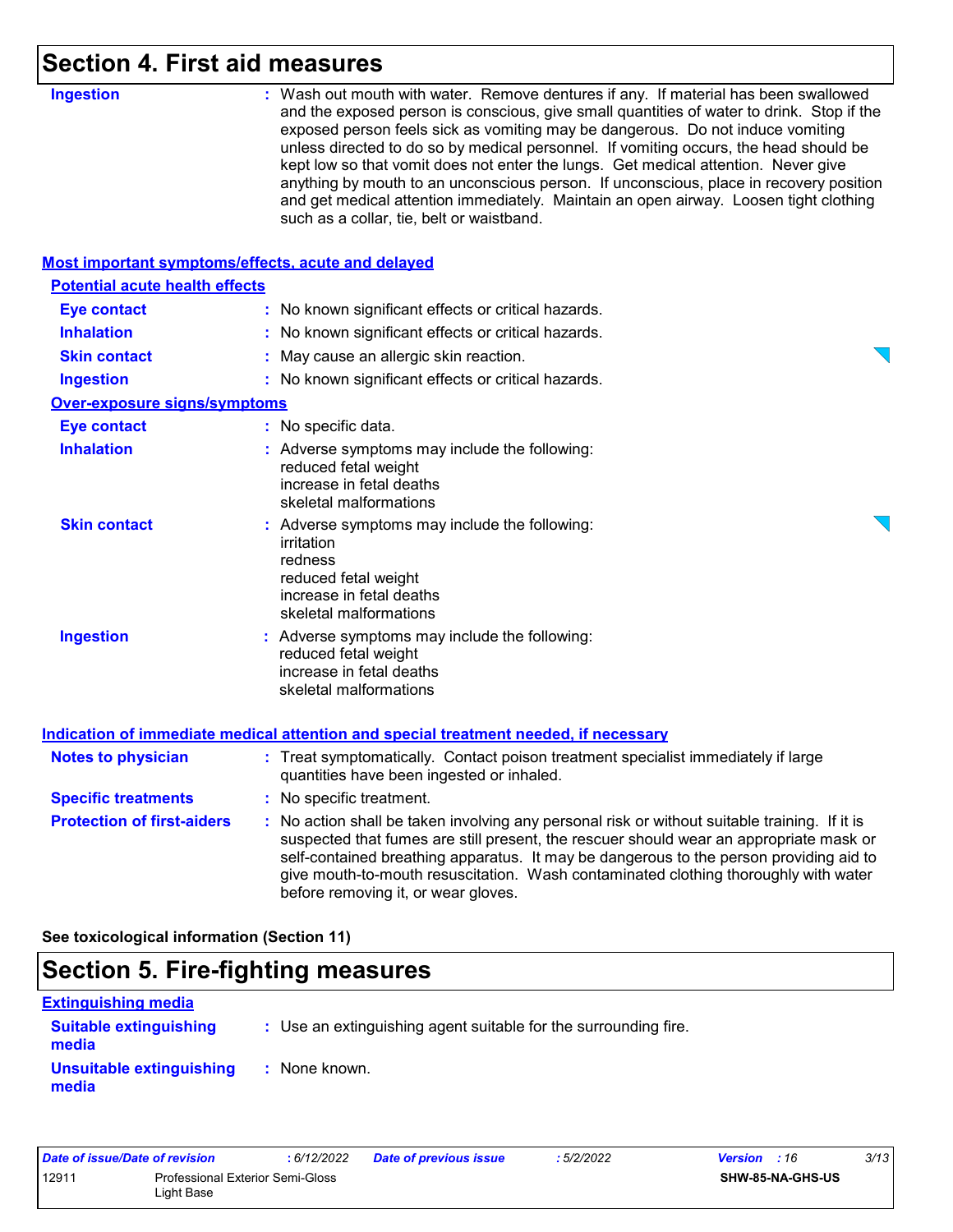### **Section 5. Fire-fighting measures**

| <b>Specific hazards arising</b><br>from the chemical     | : In a fire or if heated, a pressure increase will occur and the container may burst.                                                                                                               |
|----------------------------------------------------------|-----------------------------------------------------------------------------------------------------------------------------------------------------------------------------------------------------|
| <b>Hazardous thermal</b><br>decomposition products       | : Decomposition products may include the following materials:<br>carbon dioxide<br>carbon monoxide<br>metal oxide/oxides                                                                            |
| <b>Special protective actions</b><br>for fire-fighters   | : Promptly isolate the scene by removing all persons from the vicinity of the incident if<br>there is a fire. No action shall be taken involving any personal risk or without suitable<br>training. |
| <b>Special protective</b><br>equipment for fire-fighters | Fire-fighters should wear appropriate protective equipment and self-contained breathing<br>÷.<br>apparatus (SCBA) with a full face-piece operated in positive pressure mode.                        |

### **Section 6. Accidental release measures**

#### **Personal precautions, protective equipment and emergency procedures**

| For non-emergency<br>personnel                        | : No action shall be taken involving any personal risk or without suitable training.<br>Evacuate surrounding areas. Keep unnecessary and unprotected personnel from<br>entering. Do not touch or walk through spilled material. Avoid breathing vapor or mist.<br>Provide adequate ventilation. Wear appropriate respirator when ventilation is<br>inadequate. Put on appropriate personal protective equipment. |
|-------------------------------------------------------|------------------------------------------------------------------------------------------------------------------------------------------------------------------------------------------------------------------------------------------------------------------------------------------------------------------------------------------------------------------------------------------------------------------|
| For emergency responders                              | : If specialized clothing is required to deal with the spillage, take note of any information in<br>Section 8 on suitable and unsuitable materials. See also the information in "For non-<br>emergency personnel".                                                                                                                                                                                               |
| <b>Environmental precautions</b>                      | : Avoid dispersal of spilled material and runoff and contact with soil, waterways, drains<br>and sewers. Inform the relevant authorities if the product has caused environmental<br>pollution (sewers, waterways, soil or air).                                                                                                                                                                                  |
| Methods and materials for containment and cleaning up |                                                                                                                                                                                                                                                                                                                                                                                                                  |

#### Stop leak if without risk. Move containers from spill area. Dilute with water and mop up if water-soluble. Alternatively, or if water-insoluble, absorb with an inert dry material and place in an appropriate waste disposal container. Dispose of via a licensed waste **Small spill :**

: Stop leak if without risk. Move containers from spill area. Approach release from upwind. Prevent entry into sewers, water courses, basements or confined areas. Wash spillages into an effluent treatment plant or proceed as follows. Contain and collect spillage with non-combustible, absorbent material e.g. sand, earth, vermiculite or diatomaceous earth and place in container for disposal according to local regulations (see Section 13). Dispose of via a licensed waste disposal contractor. Contaminated absorbent material may pose the same hazard as the spilled product. Note: see Section 1 for emergency contact information and Section 13 for waste disposal. **Large spill :** disposal contractor.

### **Section 7. Handling and storage**

#### **Precautions for safe handling**

| history of skin sensitization problems should not be employed in any process in which | this product is used. Avoid exposure - obtain special instructions before use. Avoid<br>exposure during pregnancy. Do not handle until all safety precautions have been read<br>and understood. Do not get in eyes or on skin or clothing. Do not ingest. Avoid<br>breathing vapor or mist. If during normal use the material presents a respiratory hazard,<br>use only with adequate ventilation or wear appropriate respirator. Keep in the original<br>container or an approved alternative made from a compatible material, kept tightly<br>closed when not in use. Empty containers retain product residue and can be hazardous.<br>Do not reuse container. |
|---------------------------------------------------------------------------------------|-------------------------------------------------------------------------------------------------------------------------------------------------------------------------------------------------------------------------------------------------------------------------------------------------------------------------------------------------------------------------------------------------------------------------------------------------------------------------------------------------------------------------------------------------------------------------------------------------------------------------------------------------------------------|
|---------------------------------------------------------------------------------------|-------------------------------------------------------------------------------------------------------------------------------------------------------------------------------------------------------------------------------------------------------------------------------------------------------------------------------------------------------------------------------------------------------------------------------------------------------------------------------------------------------------------------------------------------------------------------------------------------------------------------------------------------------------------|

| Date of issue/Date of revision |                                                | : 6/12/2022 | <b>Date of previous issue</b> | : 5/2/2022 | <b>Version</b> : 16 |                         | 4/13 |
|--------------------------------|------------------------------------------------|-------------|-------------------------------|------------|---------------------|-------------------------|------|
| 12911                          | Professional Exterior Semi-Gloss<br>Light Base |             |                               |            |                     | <b>SHW-85-NA-GHS-US</b> |      |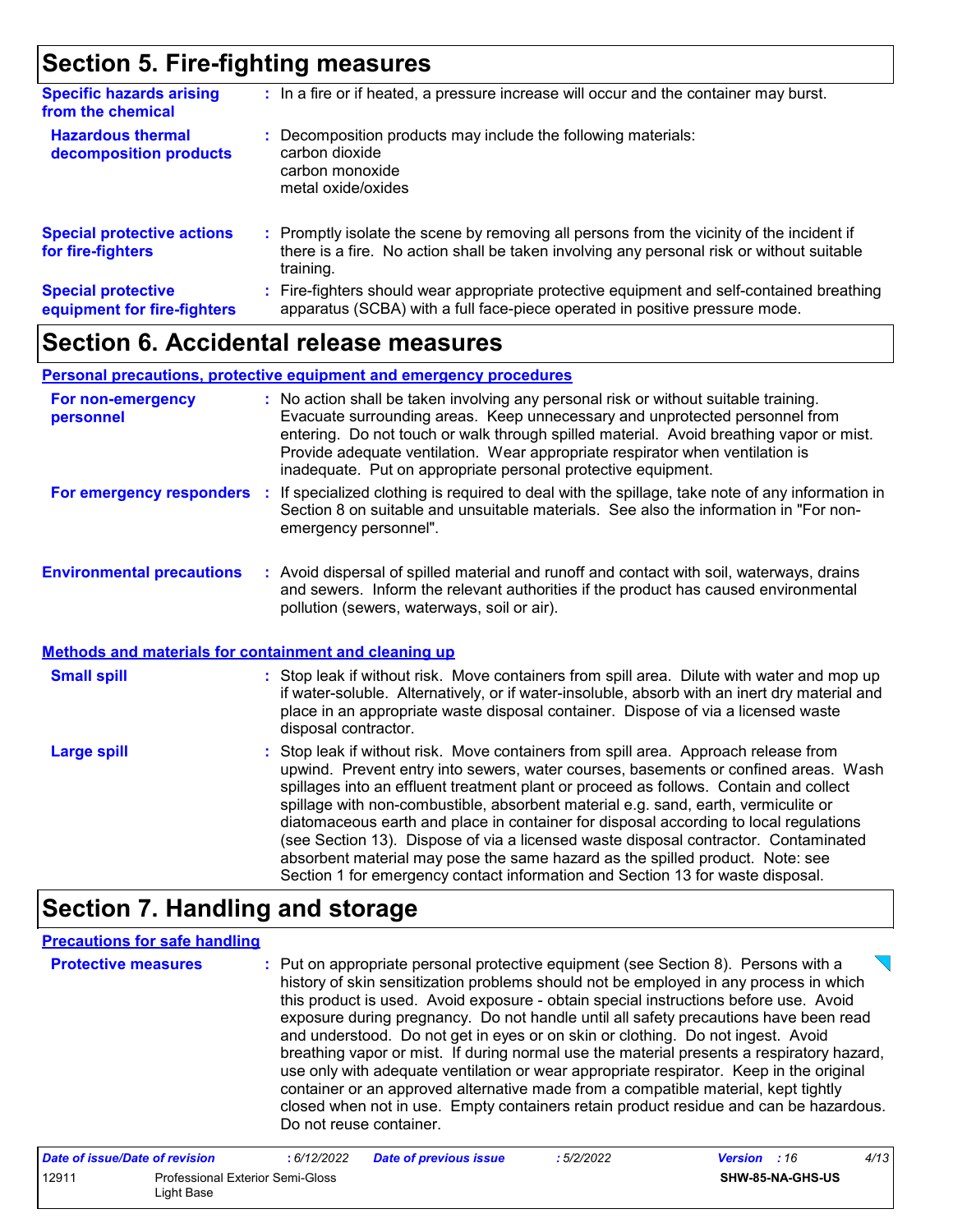## **Section 7. Handling and storage**

| <b>Advice on general</b><br>occupational hygiene                                 | : Eating, drinking and smoking should be prohibited in areas where this material is<br>handled, stored and processed. Workers should wash hands and face before eating,<br>drinking and smoking. Remove contaminated clothing and protective equipment before<br>entering eating areas. See also Section 8 for additional information on hygiene<br>measures.                                                                                                                                                                                                                                       |
|----------------------------------------------------------------------------------|-----------------------------------------------------------------------------------------------------------------------------------------------------------------------------------------------------------------------------------------------------------------------------------------------------------------------------------------------------------------------------------------------------------------------------------------------------------------------------------------------------------------------------------------------------------------------------------------------------|
| <b>Conditions for safe storage,</b><br>including any<br><b>incompatibilities</b> | : Store in accordance with local regulations. Store in original container protected from<br>direct sunlight in a dry, cool and well-ventilated area, away from incompatible materials<br>(see Section 10) and food and drink. Store locked up. Keep container tightly closed<br>and sealed until ready for use. Containers that have been opened must be carefully<br>resealed and kept upright to prevent leakage. Do not store in unlabeled containers.<br>Use appropriate containment to avoid environmental contamination. See Section 10 for<br>incompatible materials before handling or use. |

# **Section 8. Exposure controls/personal protection**

#### **Control parameters**

#### **Occupational exposure limits (OSHA United States)**

| <b>Ingredient name</b>                                   | CAS#                  | <b>Exposure limits</b>                                                                                                                                                                                                                                                                                                     |
|----------------------------------------------------------|-----------------------|----------------------------------------------------------------------------------------------------------------------------------------------------------------------------------------------------------------------------------------------------------------------------------------------------------------------------|
| <b>Titanium Dioxide</b>                                  | 13463-67-7            | ACGIH TLV (United States, 1/2021).<br>TWA: 10 mg/m <sup>3</sup> 8 hours.<br>OSHA PEL (United States, 5/2018).<br>TWA: 15 mg/m <sup>3</sup> 8 hours. Form: Total dust                                                                                                                                                       |
| Heavy Paraffinic Oil                                     | 64742-65-0            | ACGIH TLV (United States, 1/2021).<br>TWA: 5 mg/m <sup>3</sup> 8 hours. Form: Inhalable<br>fraction<br>OSHA PEL (United States, 5/2018).<br>TWA: 5 mg/m <sup>3</sup> 8 hours.<br>NIOSH REL (United States, 10/2020).<br>TWA: 5 mg/m <sup>3</sup> 10 hours. Form: Mist<br>STEL: 10 mg/m <sup>3</sup> 15 minutes. Form: Mist |
| Carbendazim<br>2-Ethyl-2-(hydroxymethyl)-1,3-propanediol | 10605-21-7<br>77-99-6 | None.<br>None.                                                                                                                                                                                                                                                                                                             |

#### **Occupational exposure limits (Canada)**

| <b>Ingredient name</b>                                         |            | CAS#                          | <b>Exposure limits</b>                                                                                                                                                                                                                                                                                                                                                                                                                                                                                                                                                                                       |
|----------------------------------------------------------------|------------|-------------------------------|--------------------------------------------------------------------------------------------------------------------------------------------------------------------------------------------------------------------------------------------------------------------------------------------------------------------------------------------------------------------------------------------------------------------------------------------------------------------------------------------------------------------------------------------------------------------------------------------------------------|
| Titanium dioxide                                               |            | 13463-67-7                    | <b>CA British Columbia Provincial (Canada,</b><br>$6/2021$ ).<br>TWA: 10 mg/m <sup>3</sup> 8 hours. Form: Total dust<br>TWA: 3 mg/m <sup>3</sup> 8 hours. Form: respirable<br>fraction<br>CA Quebec Provincial (Canada, 6/2021).<br>TWAEV: 10 mg/m <sup>3</sup> 8 hours. Form: Total dust.<br>CA Alberta Provincial (Canada, 6/2018).<br>8 hrs OEL: 10 mg/m <sup>3</sup> 8 hours.<br>CA Ontario Provincial (Canada, 6/2019).<br>TWA: 10 mg/m <sup>3</sup> 8 hours.<br><b>CA Saskatchewan Provincial (Canada,</b><br>7/2013).<br>STEL: 20 mg/m <sup>3</sup> 15 minutes.<br>TWA: 10 mg/m <sup>3</sup> 8 hours. |
| Kaolin                                                         |            | 1332-58-7                     | CA Alberta Provincial (Canada, 6/2018).<br>8 hrs OEL: 2 mg/m <sup>3</sup> 8 hours. Form:<br>Respirable<br><b>CA British Columbia Provincial (Canada,</b>                                                                                                                                                                                                                                                                                                                                                                                                                                                     |
| Date of issue/Date of revision                                 | :6/12/2022 | <b>Date of previous issue</b> | 5/13<br>:5/2/2022<br>Version : 16                                                                                                                                                                                                                                                                                                                                                                                                                                                                                                                                                                            |
| 12911<br><b>Professional Exterior Semi-Gloss</b><br>Light Base |            |                               | SHW-85-NA-GHS-US                                                                                                                                                                                                                                                                                                                                                                                                                                                                                                                                                                                             |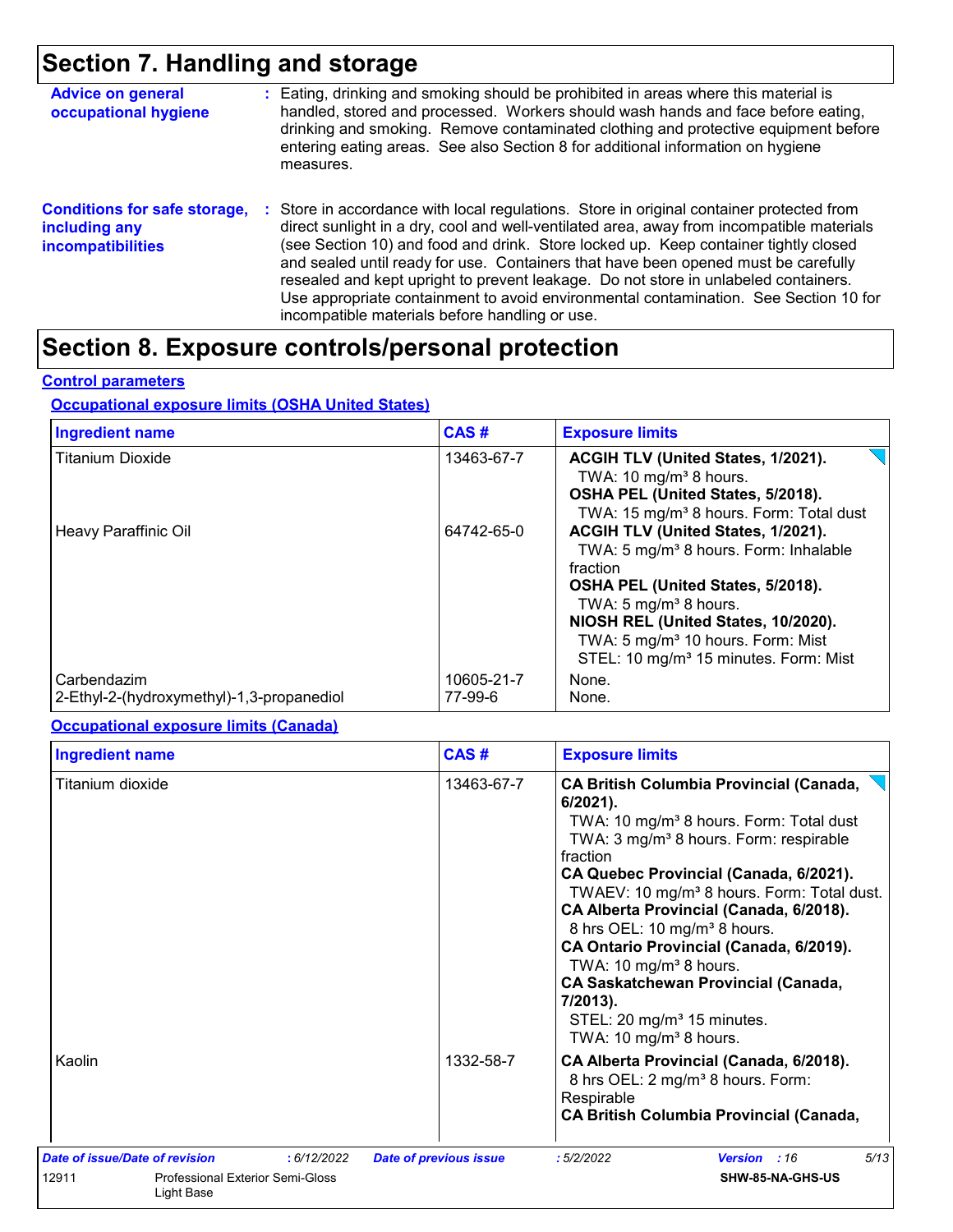# **Section 8. Exposure controls/personal protection**

| $6/2021$ ).<br>TWA: 2 mg/m <sup>3</sup> 8 hours. Form: Respirable<br>CA Quebec Provincial (Canada, 6/2021).<br>TWAEV: 2 mg/m <sup>3</sup> 8 hours. Form: Respirable<br>dust.<br>CA Ontario Provincial (Canada, 6/2019).<br>TWA: 2 mg/m <sup>3</sup> 8 hours. Form: Respirable<br>particulate matter.<br><b>CA Saskatchewan Provincial (Canada,</b><br>7/2013).<br>STEL: 4 mg/m <sup>3</sup> 15 minutes. Form: respirable |
|--------------------------------------------------------------------------------------------------------------------------------------------------------------------------------------------------------------------------------------------------------------------------------------------------------------------------------------------------------------------------------------------------------------------------|
| fraction<br>TWA: 2 mg/m <sup>3</sup> 8 hours. Form: respirable<br>fraction                                                                                                                                                                                                                                                                                                                                               |

#### **Occupational exposure limits (Mexico)**

|       | CAS# | <b>Exposure limits</b> |
|-------|------|------------------------|
| None. |      |                        |

| <b>Appropriate engineering</b><br><b>controls</b> | : If user operations generate dust, fumes, gas, vapor or mist, use process enclosures,<br>local exhaust ventilation or other engineering controls to keep worker exposure to<br>airborne contaminants below any recommended or statutory limits.                                                                                                                                                                                                                                                                                                                                                                       |
|---------------------------------------------------|------------------------------------------------------------------------------------------------------------------------------------------------------------------------------------------------------------------------------------------------------------------------------------------------------------------------------------------------------------------------------------------------------------------------------------------------------------------------------------------------------------------------------------------------------------------------------------------------------------------------|
| <b>Environmental exposure</b><br><b>controls</b>  | Emissions from ventilation or work process equipment should be checked to ensure<br>they comply with the requirements of environmental protection legislation. In some<br>cases, fume scrubbers, filters or engineering modifications to the process equipment<br>will be necessary to reduce emissions to acceptable levels.                                                                                                                                                                                                                                                                                          |
| <b>Individual protection measures</b>             |                                                                                                                                                                                                                                                                                                                                                                                                                                                                                                                                                                                                                        |
| <b>Hygiene measures</b>                           | : Wash hands, forearms and face thoroughly after handling chemical products, before<br>eating, smoking and using the lavatory and at the end of the working period.<br>Appropriate techniques should be used to remove potentially contaminated clothing.<br>Contaminated work clothing should not be allowed out of the workplace. Wash<br>contaminated clothing before reusing. Ensure that eyewash stations and safety<br>showers are close to the workstation location.                                                                                                                                            |
| <b>Eye/face protection</b>                        | Safety eyewear complying with an approved standard should be used when a risk<br>assessment indicates this is necessary to avoid exposure to liquid splashes, mists,<br>gases or dusts. If contact is possible, the following protection should be worn, unless<br>the assessment indicates a higher degree of protection: safety glasses with side-<br>shields.                                                                                                                                                                                                                                                       |
| <b>Skin protection</b>                            |                                                                                                                                                                                                                                                                                                                                                                                                                                                                                                                                                                                                                        |
| <b>Hand protection</b>                            | : Chemical-resistant, impervious gloves complying with an approved standard should be<br>worn at all times when handling chemical products if a risk assessment indicates this is<br>necessary. Considering the parameters specified by the glove manufacturer, check<br>during use that the gloves are still retaining their protective properties. It should be<br>noted that the time to breakthrough for any glove material may be different for different<br>glove manufacturers. In the case of mixtures, consisting of several substances, the<br>protection time of the gloves cannot be accurately estimated. |
| <b>Body protection</b>                            | Personal protective equipment for the body should be selected based on the task being<br>performed and the risks involved and should be approved by a specialist before<br>handling this product.                                                                                                                                                                                                                                                                                                                                                                                                                      |
| <b>Other skin protection</b>                      | Appropriate footwear and any additional skin protection measures should be selected<br>based on the task being performed and the risks involved and should be approved by a<br>specialist before handling this product.                                                                                                                                                                                                                                                                                                                                                                                                |

| Date of issue/Date of revision |                                  | : 6/12/2022 | <b>Date of previous issue</b> | : 5/2/2022 | <b>Version</b> : 16 |                         | 6/13 |
|--------------------------------|----------------------------------|-------------|-------------------------------|------------|---------------------|-------------------------|------|
| 1291'                          | Professional Exterior Semi-Gloss |             |                               |            |                     | <b>SHW-85-NA-GHS-US</b> |      |
|                                | ∟iɑht Base                       |             |                               |            |                     |                         |      |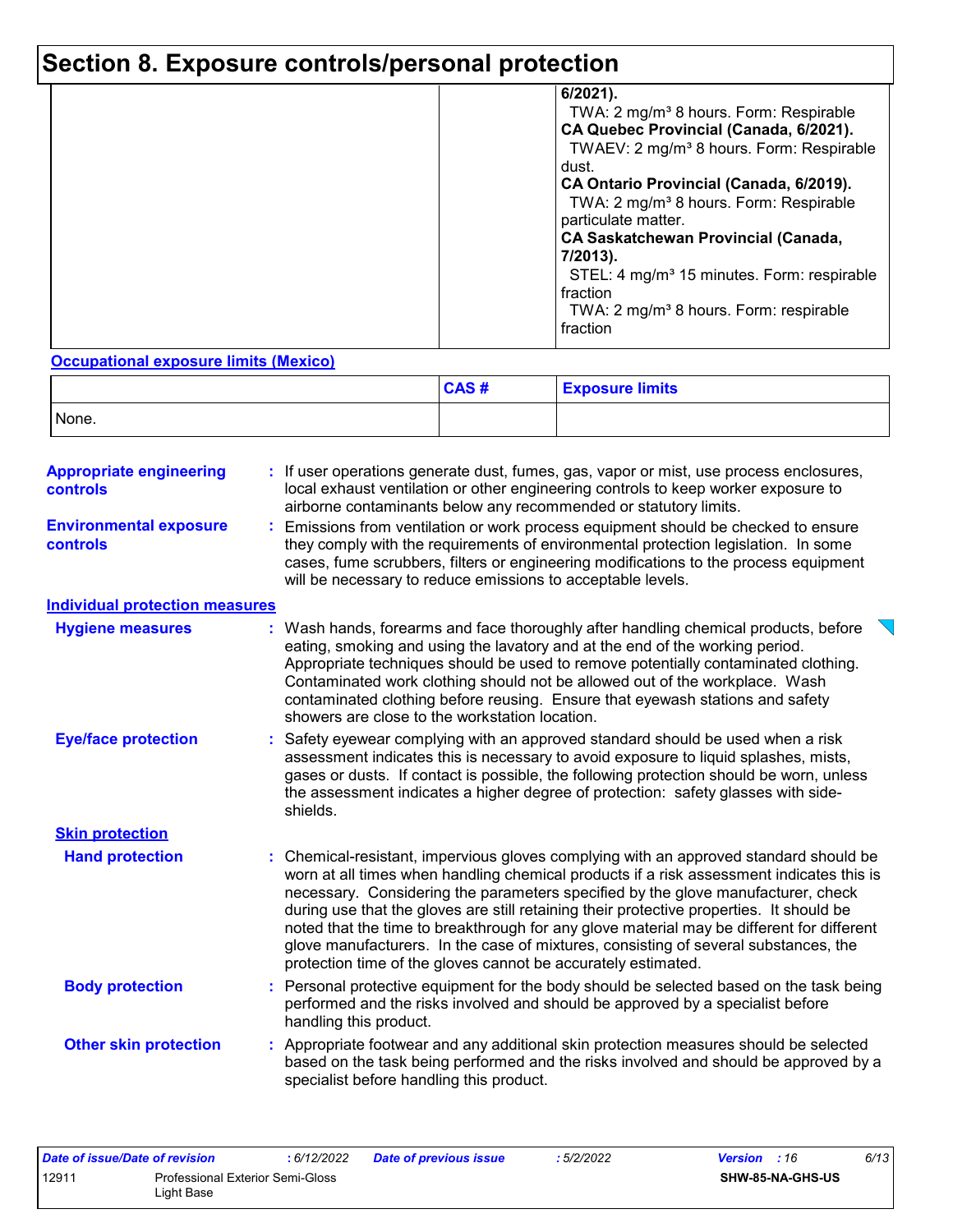### **Section 8. Exposure controls/personal protection**

#### **Respiratory protection :**

: Based on the hazard and potential for exposure, select a respirator that meets the appropriate standard or certification. Respirators must be used according to a respiratory protection program to ensure proper fitting, training, and other important aspects of use.

### **Section 9. Physical and chemical properties**

The conditions of measurement of all properties are at standard temperature and pressure unless otherwise indicated.

| <b>Appearance</b>                                                 |                                                                |
|-------------------------------------------------------------------|----------------------------------------------------------------|
| <b>Physical state</b>                                             | $:$ Liquid.                                                    |
| <b>Color</b>                                                      | : Not available.                                               |
| Odor                                                              | : Not available.                                               |
| <b>Odor threshold</b>                                             | Not available.                                                 |
| pH                                                                | : 9                                                            |
| <b>Melting point/freezing point</b>                               | : Not available.                                               |
| <b>Boiling point, initial boiling</b><br>point, and boiling range | : $100^{\circ}$ C (212 $^{\circ}$ F)                           |
| <b>Flash point</b>                                                | : Closed cup: Not applicable.                                  |
| <b>Evaporation rate</b>                                           | $\therefore$ 0.09 (butyl acetate = 1)                          |
| <b>Flammability</b>                                               | : Not available.                                               |
| Lower and upper explosion<br>limit/flammability limit             | : Not available.                                               |
| <b>Vapor pressure</b>                                             | : $2.3$ kPa (17.5 mm Hg)                                       |
| <b>Relative vapor density</b>                                     | : 1 [Air = 1]                                                  |
| <b>Relative density</b>                                           | : 1.19                                                         |
| <b>Solubility</b>                                                 | : Not available.                                               |
| <b>Partition coefficient: n-</b><br>octanol/water                 | : Not applicable.                                              |
| <b>Auto-ignition temperature</b>                                  | : Not available.                                               |
| <b>Decomposition temperature</b>                                  | : Not available.                                               |
| <b>Viscosity</b>                                                  | Kinematic (40°C (104°F)): >20.5 mm <sup>2</sup> /s (>20.5 cSt) |
| <b>Molecular weight</b>                                           | Not applicable.                                                |
| <b>Aerosol product</b>                                            |                                                                |
| <b>Heat of combustion</b>                                         | $: 0.911$ kJ/g                                                 |
|                                                                   |                                                                |

### **Section 10. Stability and reactivity**

| <b>Reactivity</b>                                   | : No specific test data related to reactivity available for this product or its ingredients. |
|-----------------------------------------------------|----------------------------------------------------------------------------------------------|
| <b>Chemical stability</b>                           | : The product is stable.                                                                     |
| <b>Possibility of hazardous</b><br><b>reactions</b> | : Under normal conditions of storage and use, hazardous reactions will not occur.            |
| <b>Conditions to avoid</b>                          | : No specific data.                                                                          |
| Incompatible materials                              | : No specific data.                                                                          |

| Date of issue/Date of revision |                                                       | 6/12/2022 | <b>Date of previous issue</b> | : 5/2/2022 | <b>Version</b> : 16     | 7/13 |
|--------------------------------|-------------------------------------------------------|-----------|-------------------------------|------------|-------------------------|------|
| 1291'                          | <b>Professional Exterior Semi-Gloss</b><br>∟ight Base |           |                               |            | <b>SHW-85-NA-GHS-US</b> |      |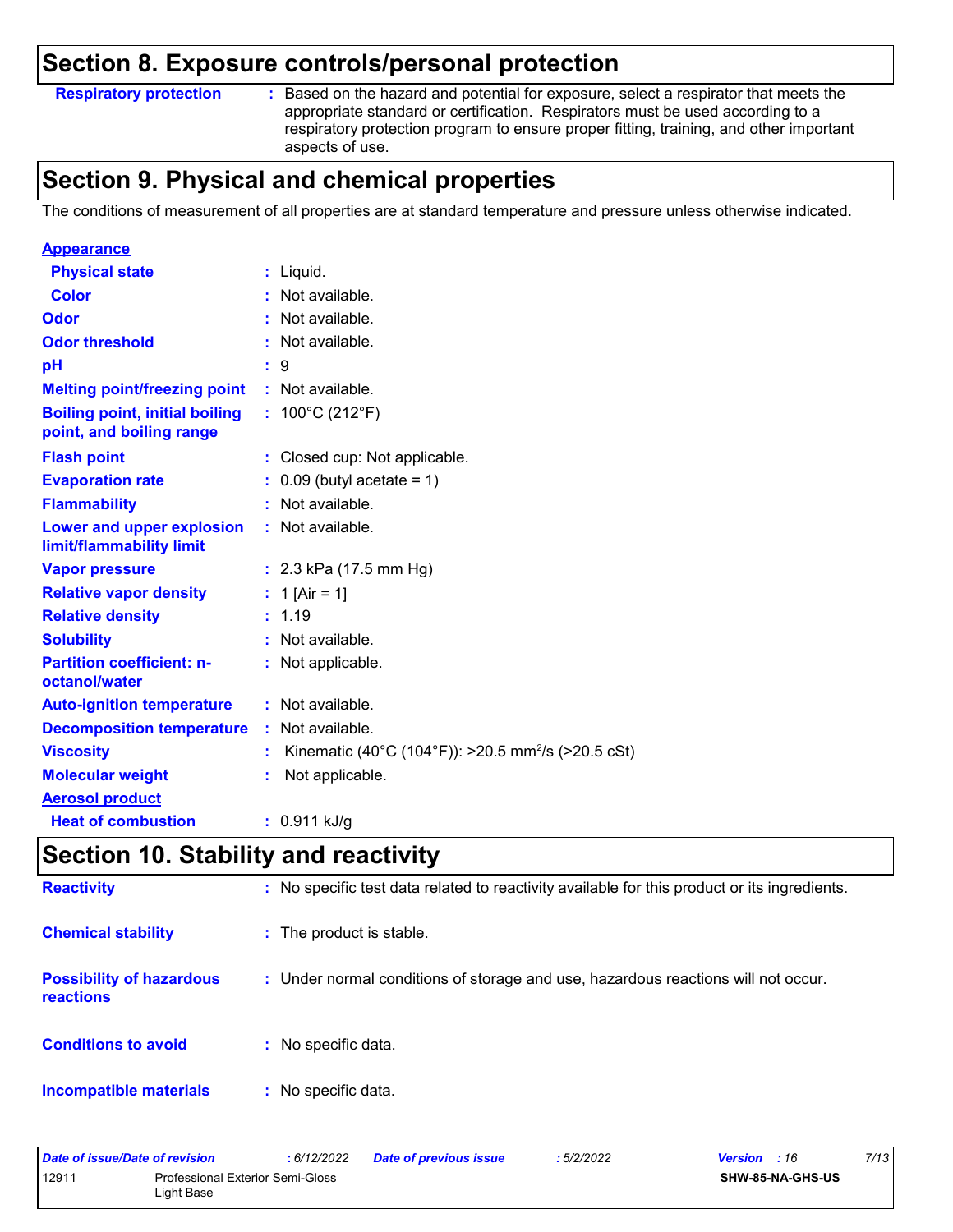### **Section 10. Stability and reactivity**

#### **Hazardous decomposition products**

Under normal conditions of storage and use, hazardous decomposition products should **:** not be produced.

### **Section 11. Toxicological information**

#### **Information on toxicological effects**

#### **Acute toxicity**

| <b>Product/ingredient name</b>                | <b>Result</b> | <b>Species</b> | <b>Dose</b>       | <b>Exposure</b> |
|-----------------------------------------------|---------------|----------------|-------------------|-----------------|
| Heavy Paraffinic Oil                          | LD50 Dermal   | Rabbit         | >5000 mg/kg       |                 |
|                                               | ILD50 Oral    | Rat            | >5000 mg/kg       |                 |
| Carbendazim                                   | ILD50 Dermal  | Rabbit         | 8500 mg/kg        |                 |
|                                               | ILD50 Dermal  | Rat            | 2 g/kg            |                 |
|                                               | ILD50 Oral    | Rat            | $\geq 5050$ mg/kg |                 |
| 2-Ethyl-2-(hydroxymethyl)<br>-1,3-propanediol | LD50 Oral     | Rat            | 14000 mg/kg       |                 |

#### **Irritation/Corrosion**

| <b>Product/ingredient name</b> | Result               | <b>Species</b> | <b>Score</b> | <b>Exposure</b> | <b>Observation</b> |
|--------------------------------|----------------------|----------------|--------------|-----------------|--------------------|
| Titanium Dioxide               | Skin - Mild irritant | Human          |              | 72 hours 300    |                    |
|                                |                      |                |              | ug              |                    |

#### **Sensitization**

Not available.

#### **Mutagenicity**

Not available.

#### **Carcinogenicity**

Not available.

#### **Classification**

| <b>Product/ingredient name</b> | <b>OSHA</b> | <b>IARC</b> | <b>NTP</b> |
|--------------------------------|-------------|-------------|------------|
| Titanium Dioxide               |             | 2Β          |            |

#### **Reproductive toxicity**

Not available.

#### **Teratogenicity**

Not available.

#### **Specific target organ toxicity (single exposure)**

Not available.

#### **Specific target organ toxicity (repeated exposure)**

Not available.

#### **Aspiration hazard**

| <b>Name</b>          | <b>Result</b>                         |
|----------------------|---------------------------------------|
| Heavy Paraffinic Oil | <b>ASPIRATION HAZARD - Category 1</b> |

#### **Information on the likely :** Not available.

#### **routes of exposure**

#### **Potential acute health effects**

**Eye contact :** No known significant effects or critical hazards.

| Date of issue/Date of revision |                                                       | : 6/12/2022 | <b>Date of previous issue</b> | : 5/2/2022 | 8/13<br><b>Version</b> : 16 |
|--------------------------------|-------------------------------------------------------|-------------|-------------------------------|------------|-----------------------------|
| 12911                          | <b>Professional Exterior Semi-Gloss</b><br>Light Base |             |                               |            | <b>SHW-85-NA-GHS-US</b>     |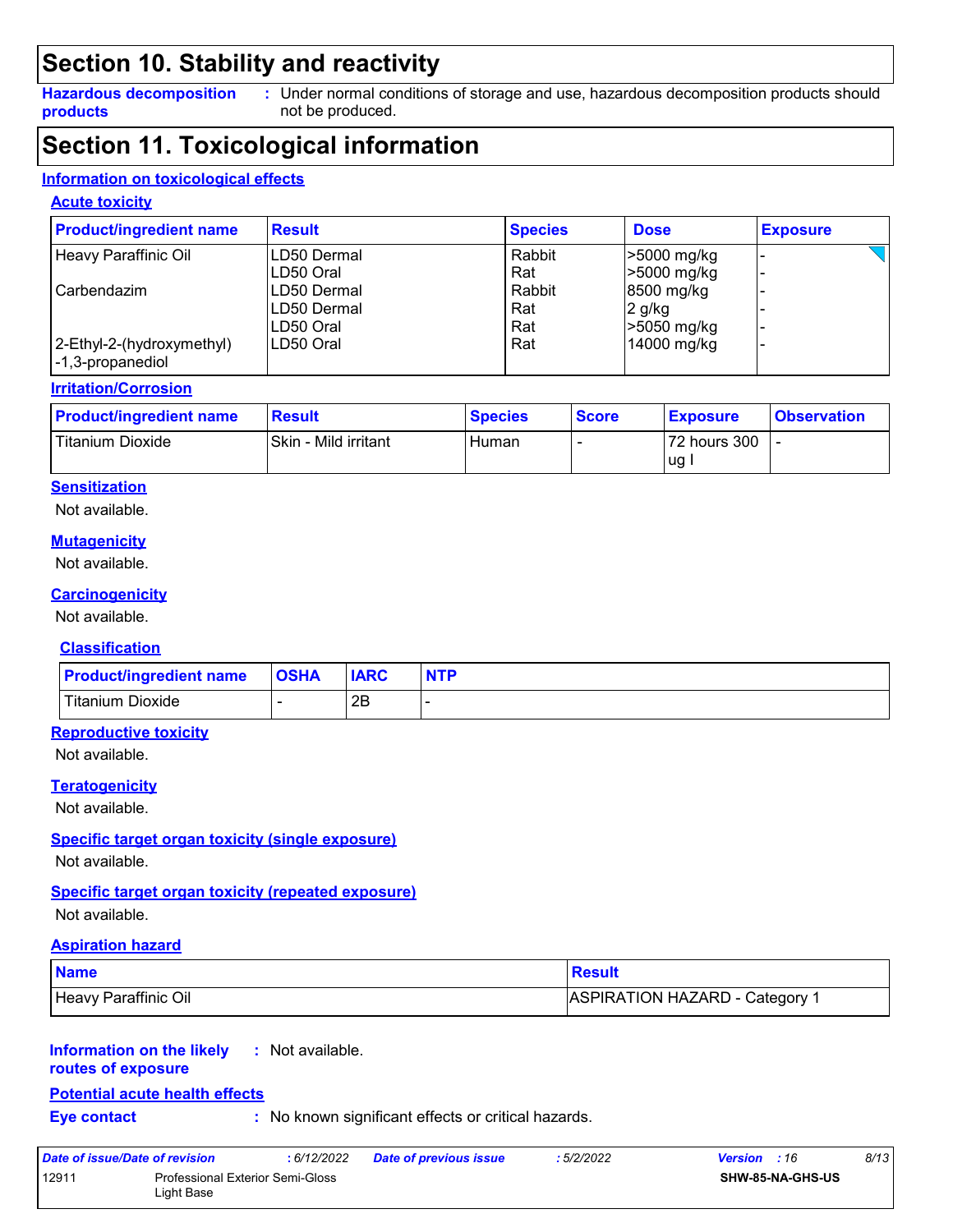### **Section 11. Toxicological information**

| <b>Inhalation</b>                                       | oecuon 11. roxicological information<br>: No known significant effects or critical hazards.                                                          |
|---------------------------------------------------------|------------------------------------------------------------------------------------------------------------------------------------------------------|
| <b>Skin contact</b>                                     | : May cause an allergic skin reaction.                                                                                                               |
| <b>Ingestion</b>                                        | : No known significant effects or critical hazards.                                                                                                  |
|                                                         | <b>Symptoms related to the physical, chemical and toxicological characteristics</b>                                                                  |
| <b>Eye contact</b>                                      | : No specific data.                                                                                                                                  |
| <b>Inhalation</b>                                       | : Adverse symptoms may include the following:<br>reduced fetal weight<br>increase in fetal deaths<br>skeletal malformations                          |
| <b>Skin contact</b>                                     | : Adverse symptoms may include the following:<br>irritation<br>redness<br>reduced fetal weight<br>increase in fetal deaths<br>skeletal malformations |
| <b>Ingestion</b>                                        | : Adverse symptoms may include the following:<br>reduced fetal weight<br>increase in fetal deaths<br>skeletal malformations                          |
|                                                         | Delayed and immediate effects and also chronic effects from short and long term exposure                                                             |
| <b>Short term exposure</b>                              |                                                                                                                                                      |
| <b>Potential immediate</b><br>effects                   | : Not available.                                                                                                                                     |
| <b>Potential delayed effects</b>                        | : Not available.                                                                                                                                     |
| <b>Long term exposure</b><br><b>Potential immediate</b> |                                                                                                                                                      |
| effects                                                 | : Not available.                                                                                                                                     |
| <b>Potential delayed effects</b>                        | : Not available.                                                                                                                                     |
| <b>Potential chronic health effects</b>                 |                                                                                                                                                      |
| Not available.                                          |                                                                                                                                                      |
| <b>General</b>                                          | : Once sensitized, a severe allergic reaction may occur when subsequently exposed to $\overline{\phantom{a}}$<br>very low levels.                    |
| <b>Carcinogenicity</b>                                  | : Suspected of causing cancer. Risk of cancer depends on duration and level of<br>exposure.                                                          |
| <b>Mutagenicity</b>                                     | : May cause genetic defects.                                                                                                                         |
| <b>Teratogenicity</b>                                   | : May damage the unborn child.                                                                                                                       |

**Fertility effects :** May damage fertility.

**Numerical measures of toxicity** Not available. **Acute toxicity estimates**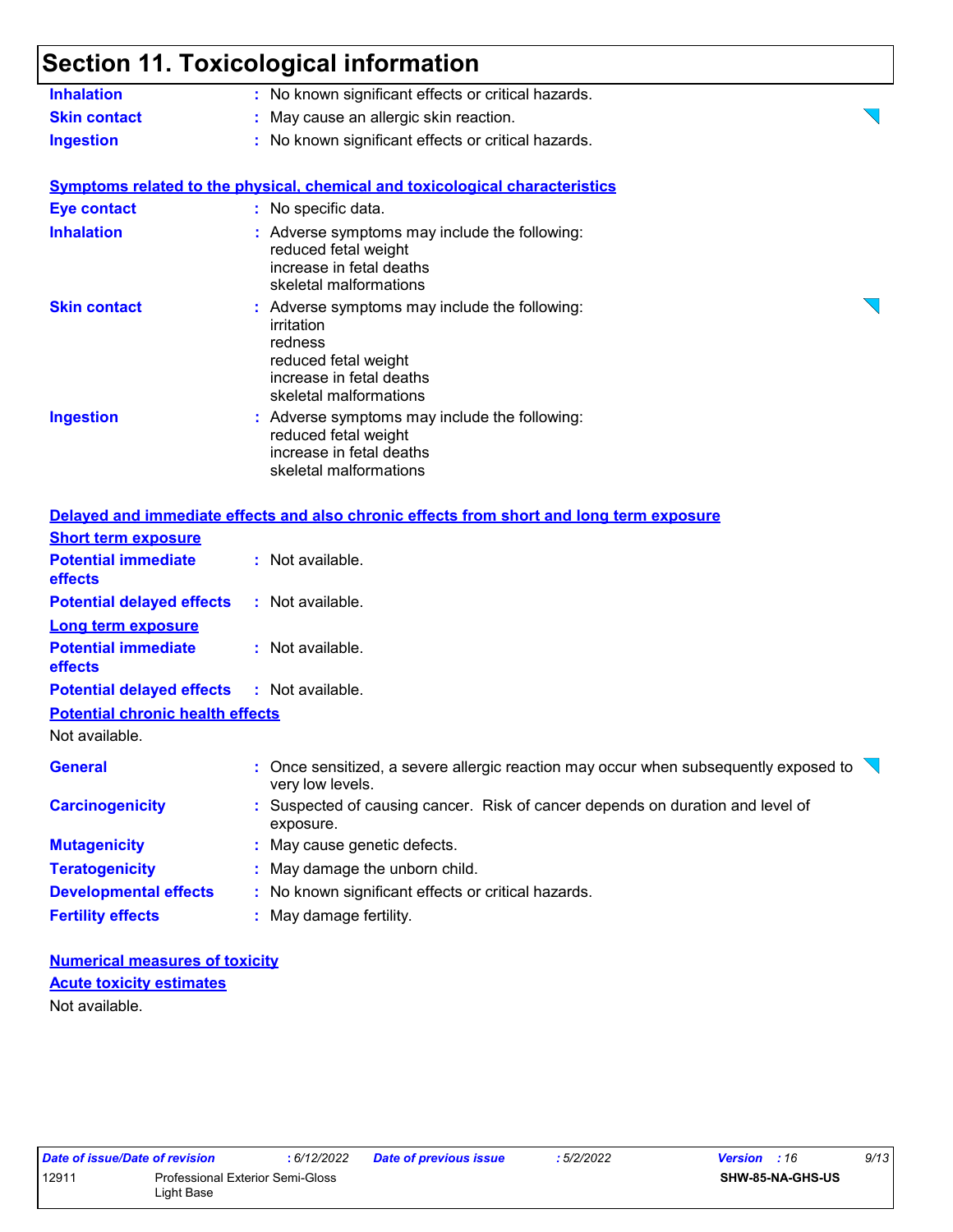### **Section 12. Ecological information**

| <b>Toxicity</b>                               |                                                                              |                                                                                |                      |  |
|-----------------------------------------------|------------------------------------------------------------------------------|--------------------------------------------------------------------------------|----------------------|--|
| <b>Product/ingredient name</b>                | <b>Result</b>                                                                | <b>Species</b>                                                                 | <b>Exposure</b>      |  |
| <b>Titanium Dioxide</b><br>Carbendazim        | Acute LC50 >1000000 µg/l Marine water<br>Acute EC50 19.0562 mg/l Fresh water | Fish - Fundulus heteroclitus<br>Algae - Scenedesmus acutus var.<br>acutus      | 96 hours<br>96 hours |  |
|                                               | Acute EC50 20 µg/l Fresh water                                               | Daphnia - Daphnia magna                                                        | 48 hours             |  |
|                                               | Acute LC50 77 µg/l Fresh water                                               | Crustaceans - Gammarus pulex -<br>Juvenile (Fledgling, Hatchling,<br>Weanling) | 48 hours             |  |
|                                               | Acute LC50 7 µg/l Fresh water                                                | Fish - Ictalurus punctatus - Yolk-<br>sac fry                                  | 96 hours             |  |
|                                               | Chronic EC10 10 µg/l Fresh water                                             | Crustaceans - Gammarus pulex -<br>Adult                                        | 21 days              |  |
|                                               | Chronic NOEC 3.1 ppb Fresh water                                             | Daphnia - Daphnia magna                                                        | 21 days              |  |
| 2-Ethyl-2-(hydroxymethyl)<br>-1,3-propanediol | Acute EC50 13000000 µg/l Fresh water                                         | Daphnia - Daphnia magna                                                        | 48 hours             |  |
|                                               | Acute LC50 14400000 µg/l Marine water                                        | Fish - Cyprinodon variegatus                                                   | 96 hours             |  |

#### **Persistence and degradability**

Not available.

#### **Bioaccumulative potential**

| <b>Product/ingredient name</b>                                   | $\mathsf{LogP}_\mathsf{ow}$ | <b>BCF</b> | <b>Potential</b> |
|------------------------------------------------------------------|-----------------------------|------------|------------------|
| l Carbendazim i<br>2-Ethyl-2-(hydroxymethyl)<br>-1,3-propanediol |                             | 2.51       | low<br>low       |

#### **Mobility in soil**

**Soil/water partition coefficient (K**<sub>oc</sub>) **:** Not available.

**Other adverse effects** : No known significant effects or critical hazards.

### **Section 13. Disposal considerations**

The generation of waste should be avoided or minimized wherever possible. Disposal of this product, solutions and any by-products should at all times comply with the requirements of environmental protection and waste disposal legislation and any regional local authority requirements. Dispose of surplus and non-recyclable products via a licensed waste disposal contractor. Waste should not be disposed of untreated to the sewer unless fully compliant with the requirements of all authorities with jurisdiction. Waste packaging should be recycled. Incineration or landfill should only be considered when recycling is not feasible. This material and its container must be disposed of in a safe way. Care should be taken when handling emptied containers that have not been cleaned or rinsed out. Empty containers or liners may retain some product residues. Avoid dispersal of spilled material and runoff and contact with soil, waterways, drains and sewers. **Disposal methods :**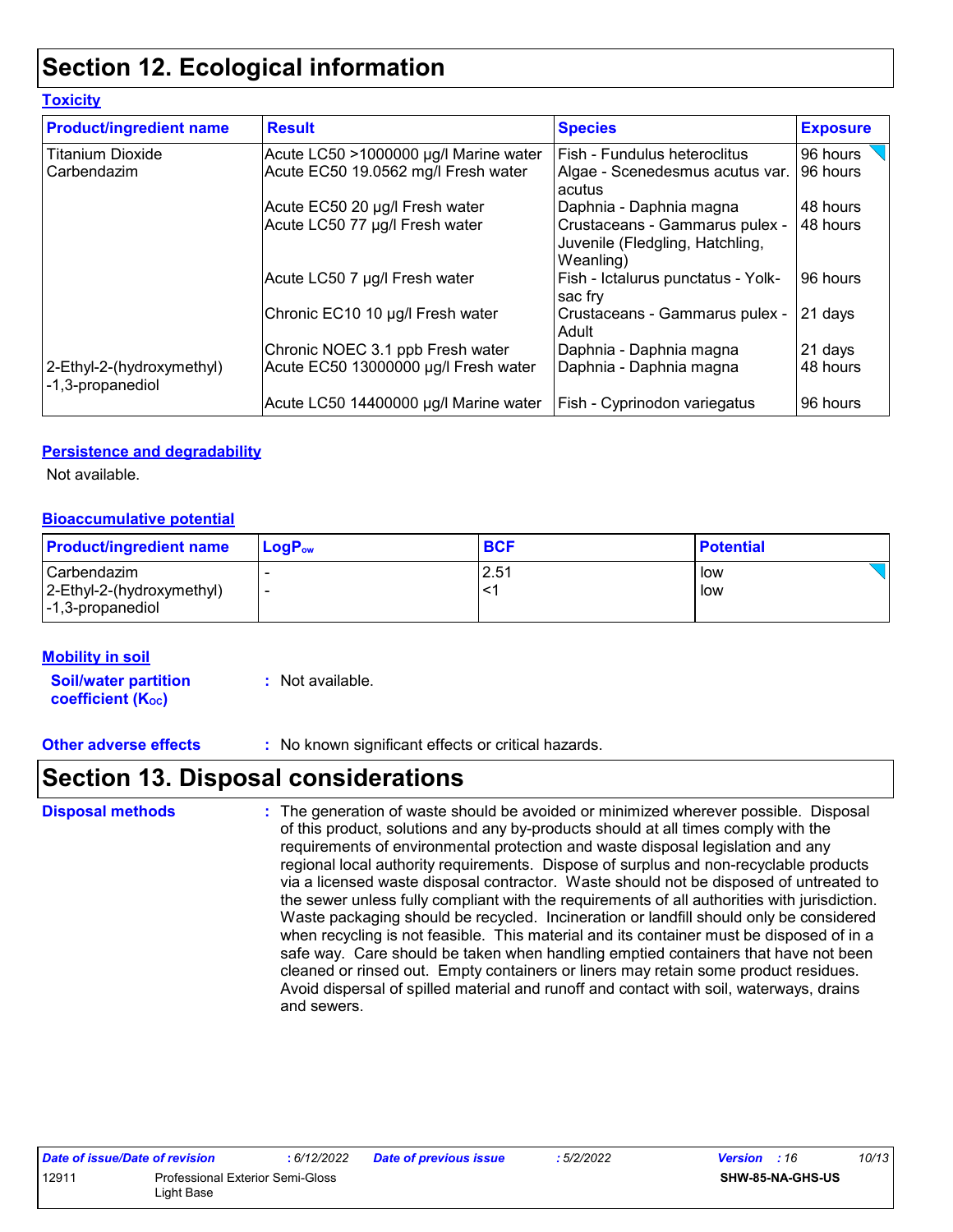### **Section 14. Transport information**

|                                                                                                   | <b>DOT</b><br><b>Classification</b> | <b>TDG</b><br><b>Classification</b>                            | <b>Mexico</b><br><b>Classification</b> | <b>IATA</b>                                                                                                                                                                                                                                                                                                                                                                                                                                                                                                                                                                                                       | <b>IMDG</b>    |
|---------------------------------------------------------------------------------------------------|-------------------------------------|----------------------------------------------------------------|----------------------------------------|-------------------------------------------------------------------------------------------------------------------------------------------------------------------------------------------------------------------------------------------------------------------------------------------------------------------------------------------------------------------------------------------------------------------------------------------------------------------------------------------------------------------------------------------------------------------------------------------------------------------|----------------|
| <b>UN number</b>                                                                                  | Not regulated.                      | Not regulated.                                                 | Not regulated.                         | Not regulated.                                                                                                                                                                                                                                                                                                                                                                                                                                                                                                                                                                                                    | Not regulated. |
| <b>UN proper</b><br>shipping name                                                                 |                                     |                                                                |                                        |                                                                                                                                                                                                                                                                                                                                                                                                                                                                                                                                                                                                                   |                |
| <b>Transport</b><br>hazard class(es)                                                              |                                     |                                                                |                                        |                                                                                                                                                                                                                                                                                                                                                                                                                                                                                                                                                                                                                   |                |
| <b>Packing group</b>                                                                              |                                     |                                                                |                                        |                                                                                                                                                                                                                                                                                                                                                                                                                                                                                                                                                                                                                   |                |
| <b>Environmental</b><br>hazards                                                                   | No.                                 | No.                                                            | No.                                    | No.                                                                                                                                                                                                                                                                                                                                                                                                                                                                                                                                                                                                               | No.            |
| <b>Additional</b><br><b>information</b>                                                           |                                     |                                                                |                                        |                                                                                                                                                                                                                                                                                                                                                                                                                                                                                                                                                                                                                   |                |
| <b>Special precautions for user :</b><br><b>Transport in bulk according</b><br>to IMO instruments | : Not available.                    | substances and on all actions in case of emergency situations. |                                        | Multi-modal shipping descriptions are provided for informational purposes and do not<br>consider container sizes. The presence of a shipping description for a particular<br>mode of transport (sea, air, etc.), does not indicate that the product is packaged<br>suitably for that mode of transport. All packaging must be reviewed for suitability<br>prior to shipment, and compliance with the applicable regulations is the sole<br>responsibility of the person offering the product for transport. People loading and<br>unloading dangerous goods must be trained on all of the risks deriving from the |                |

### **Section 15. Regulatory information**

**TSCA 5(a)2 proposed significant new use rules**: 2-Methyl-4-isothiazolin-3-one; 5-Chloro-2-methylisothiazolinone

#### **SARA 313**

SARA 313 (40 CFR 372.45) supplier notification can be found on the Environmental Data Sheet.

#### **California Prop. 65**

WARNING: This product contains chemicals known to the State of California to cause cancer and birth defects or other reproductive harm.

| <b>International regulations</b> |                                                              |
|----------------------------------|--------------------------------------------------------------|
| <b>International lists</b>       | : Australia inventory (AIIC): Not determined.                |
|                                  | China inventory (IECSC): Not determined.                     |
|                                  | Japan inventory (CSCL): Not determined.                      |
|                                  | Japan inventory (ISHL): Not determined.                      |
|                                  | Korea inventory (KECI): Not determined.                      |
|                                  | New Zealand Inventory of Chemicals (NZIoC): Not determined.  |
|                                  | Philippines inventory (PICCS): Not determined.               |
|                                  | Taiwan Chemical Substances Inventory (TCSI): Not determined. |
|                                  |                                                              |

| Date of issue/Date of revision |                                                | : 6/12/2022 | <b>Date of previous issue</b> | : 5/2/2022 | <b>Version</b> : 16 |                         | 11/13 |
|--------------------------------|------------------------------------------------|-------------|-------------------------------|------------|---------------------|-------------------------|-------|
| 12911                          | Professional Exterior Semi-Gloss<br>Light Base |             |                               |            |                     | <b>SHW-85-NA-GHS-US</b> |       |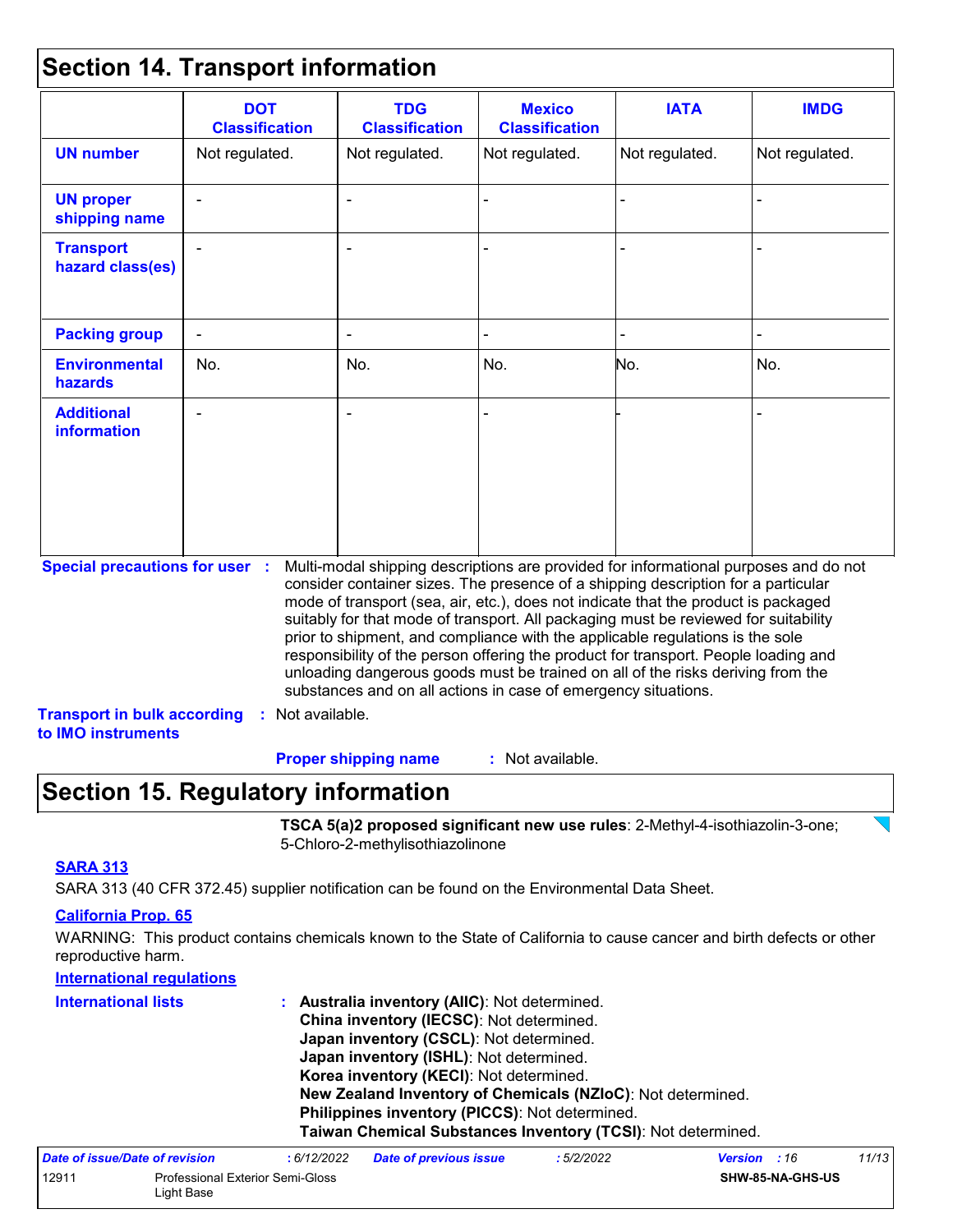### **Section 15. Regulatory information**

**Thailand inventory**: Not determined. **Turkey inventory**: Not determined. **Vietnam inventory**: Not determined.

### **Section 16. Other information**

#### **Hazardous Material Information System (U.S.A.)**



**The customer is responsible for determining the PPE code for this material. For more information on HMIS® Personal Protective Equipment (PPE) codes, consult the HMIS® Implementation Manual.**

**Caution: HMIS® ratings are based on a 0-4 rating scale, with 0 representing minimal hazards or risks, and 4 representing significant hazards or risks. Although HMIS® ratings and the associated label are not required on SDSs or products leaving a facility under 29 CFR 1910.1200, the preparer may choose to provide them. HMIS® ratings are to be used with a fully implemented HMIS® program. HMIS® is a registered trademark and service mark of the American Coatings Association, Inc.**

**Procedure used to derive the classification**

| <b>Classification</b>                      | <b>Justification</b> |
|--------------------------------------------|----------------------|
| <b>SKIN SENSITIZATION - Category 1</b>     | Calculation method   |
| <b>GERM CELL MUTAGENICITY - Category 1</b> | Calculation method   |
| CARCINOGENICITY - Category 2               | Calculation method   |
| <b>TOXIC TO REPRODUCTION - Category 1B</b> | Calculation method   |

**History**

| піэш у                            |                                                                                                                                                                                                                                                                                                                                                                                                                                                                                                                                                                                                                     |
|-----------------------------------|---------------------------------------------------------------------------------------------------------------------------------------------------------------------------------------------------------------------------------------------------------------------------------------------------------------------------------------------------------------------------------------------------------------------------------------------------------------------------------------------------------------------------------------------------------------------------------------------------------------------|
| Date of printing                  | : 6/12/2022                                                                                                                                                                                                                                                                                                                                                                                                                                                                                                                                                                                                         |
| Date of issue/Date of<br>revision | : 6/12/2022                                                                                                                                                                                                                                                                                                                                                                                                                                                                                                                                                                                                         |
| Date of previous issue            | : 5/2/2022                                                                                                                                                                                                                                                                                                                                                                                                                                                                                                                                                                                                          |
| Version                           | : 16                                                                                                                                                                                                                                                                                                                                                                                                                                                                                                                                                                                                                |
| <b>Key to abbreviations</b>       | $\therefore$ ATE = Acute Toxicity Estimate<br>BCF = Bioconcentration Factor<br>GHS = Globally Harmonized System of Classification and Labelling of Chemicals<br>IATA = International Air Transport Association<br>IBC = Intermediate Bulk Container<br><b>IMDG = International Maritime Dangerous Goods</b><br>LogPow = logarithm of the octanol/water partition coefficient<br>MARPOL = International Convention for the Prevention of Pollution From Ships, 1973<br>as modified by the Protocol of 1978. ("Marpol" = marine pollution)<br>$N/A = Not available$<br>SGG = Segregation Group<br>UN = United Nations |

**Indicates information that has changed from previously issued version.**

#### **Notice to reader**

**It is recommended that each customer or recipient of this Safety Data Sheet (SDS) study it carefully and consult resources, as necessary or appropriate, to become aware of and understand the data contained in this SDS and any hazards associated with the product. This information is provided in good faith and believed to be accurate as of the effective date herein. However, no warranty, express or implied, is given. The information presented here applies only to the product as shipped. The addition of any material can change the composition, hazards and risks of the product. Products shall not be repackaged, modified, or tinted except as specifically instructed by the manufacturer, including but not limited to the incorporation of products not specified by the manufacturer, or the use or addition of products in proportions not specified by the manufacturer. Regulatory requirements** 

| Date of issue/Date of revision |                                  | : 6/12/2022 | <b>Date of previous issue</b> | : 5/2/2022 | <b>Version</b> : 16     | 12/13 |  |
|--------------------------------|----------------------------------|-------------|-------------------------------|------------|-------------------------|-------|--|
| 12911                          | Professional Exterior Semi-Gloss |             |                               |            | <b>SHW-85-NA-GHS-US</b> |       |  |
|                                | ∟iɑht Base                       |             |                               |            |                         |       |  |